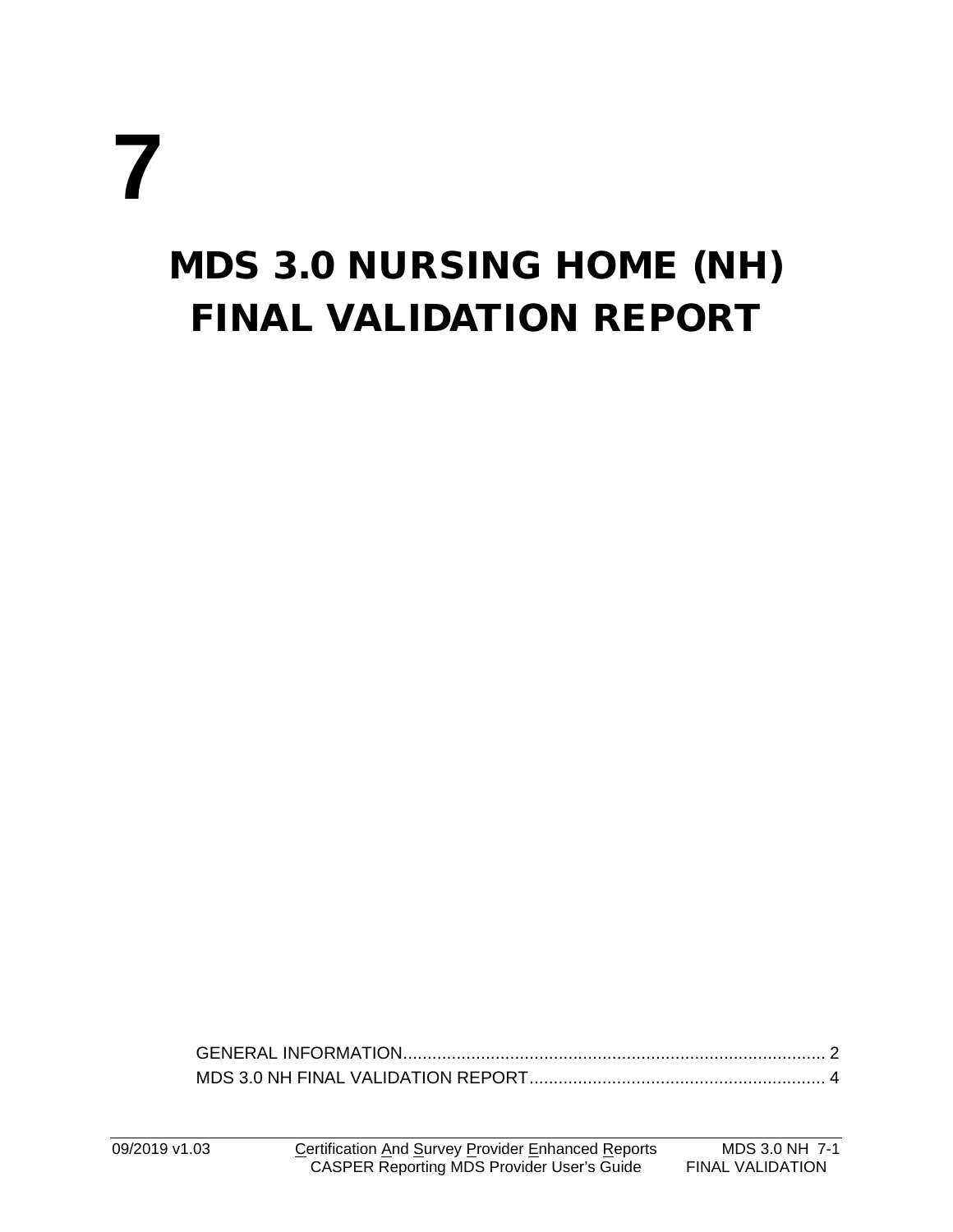#### <span id="page-1-0"></span>**GENERAL INFORMATION**

The MDS 3.0 system automatically creates an MDS 3.0 Nursing Home (NH) Final Validation report within 24 hours of the submission of a file. These automatically generated reports are placed in the provider's final validation reports folder, which is named:

[State Code] LTC [Facility ID] VR

If necessary, you may request another final validation report for a specific submission file or date range by selecting the MDS 3.0 NH Final Validation report category. The MDS 3.0 NH Final Validation report category is requested on the **CASPER Reports** page (Figure 7-1).

**NOTE**: The records included in an automatically generated MDS 3.0 NH Final Validation report for a particular submission are identical to the records included in a user-generated MDS 3.0 NH Final Validation report for the same submission. However, differences in the order in which the records are presented may exist.

#### **Figure 7-1. CASPER Reports Page – MDS 3.0 NH Final Validation Report Category**



**1.** Select the MDS 3.0 NH Final Validation category link from the *Report Categories* frame on the left. A link to the MDS 3.0 NH Final Validation report displays in the right-hand frame.

**NOTE:** Only those report categories to which you have access are listed in the *Report Categories* frame.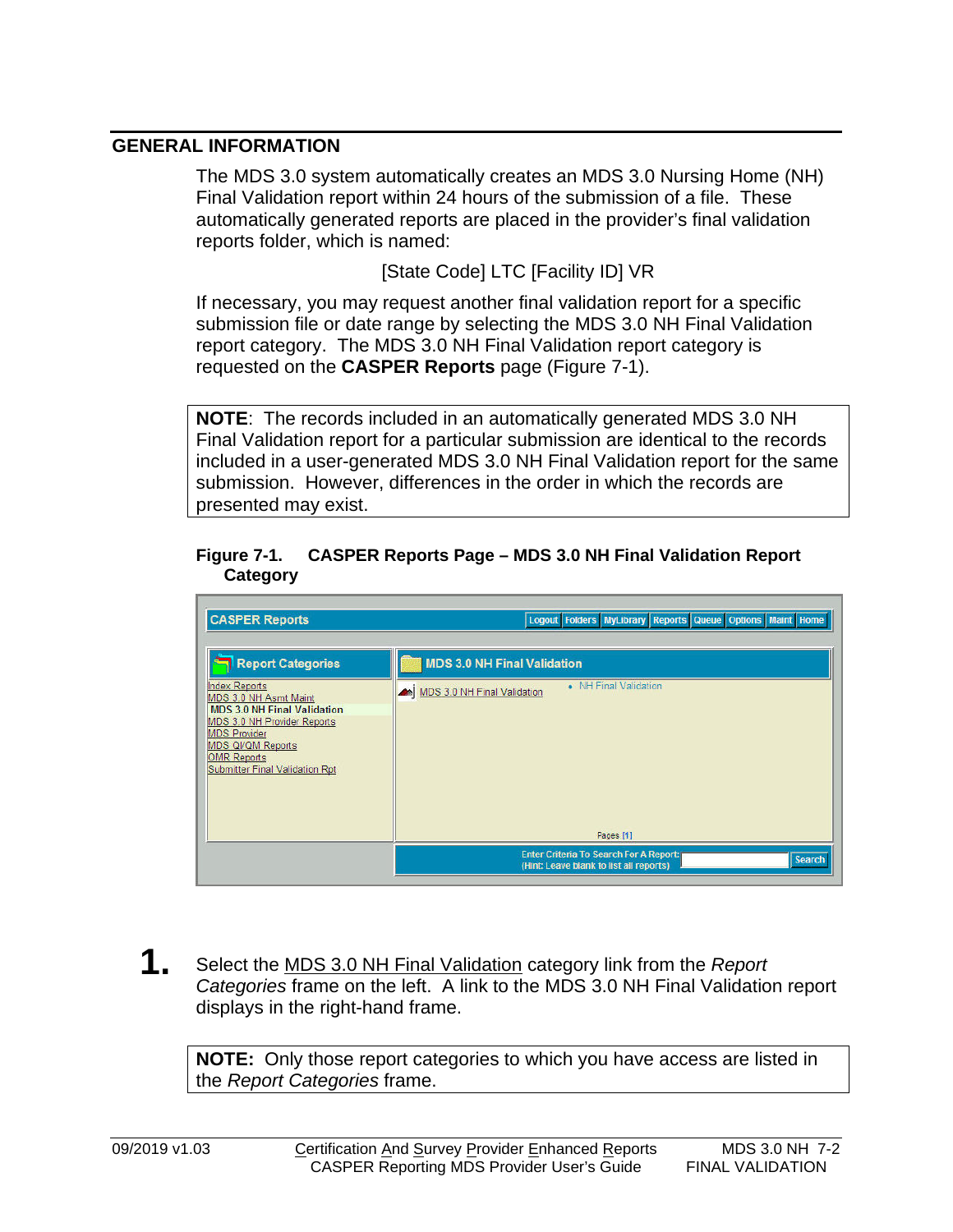- **2.** Select the desired underlined report name link from the right-hand frame. One or more **CASPER Reports Submit** pages are presented providing criteria options with which you specify the information to include in your report. These options may differ for each report.
- **3.** Choose the desired criteria and select the **Submit** or **Next** button.

**NOTE:** MDS 3.0 reports access detailed information and may require a significant amount of time to process. Once you submit your report request(s), you may consider exiting the CASPER Reporting application, and viewing the completed report(s) at a later time.

**4.** Refer to Section 2, Functionality, of the CASPER Reporting User's Guide for assistance in viewing, printing, saving and exporting the reports you request.

The MDS 3.0 NH Final Validation report is queried by submission date or Submission ID. The submission date is the date on which the file was submitted to the MDS 3.0 Submission system.

**NOTE:** MDS 3.0 reports are automatically purged after 60 days.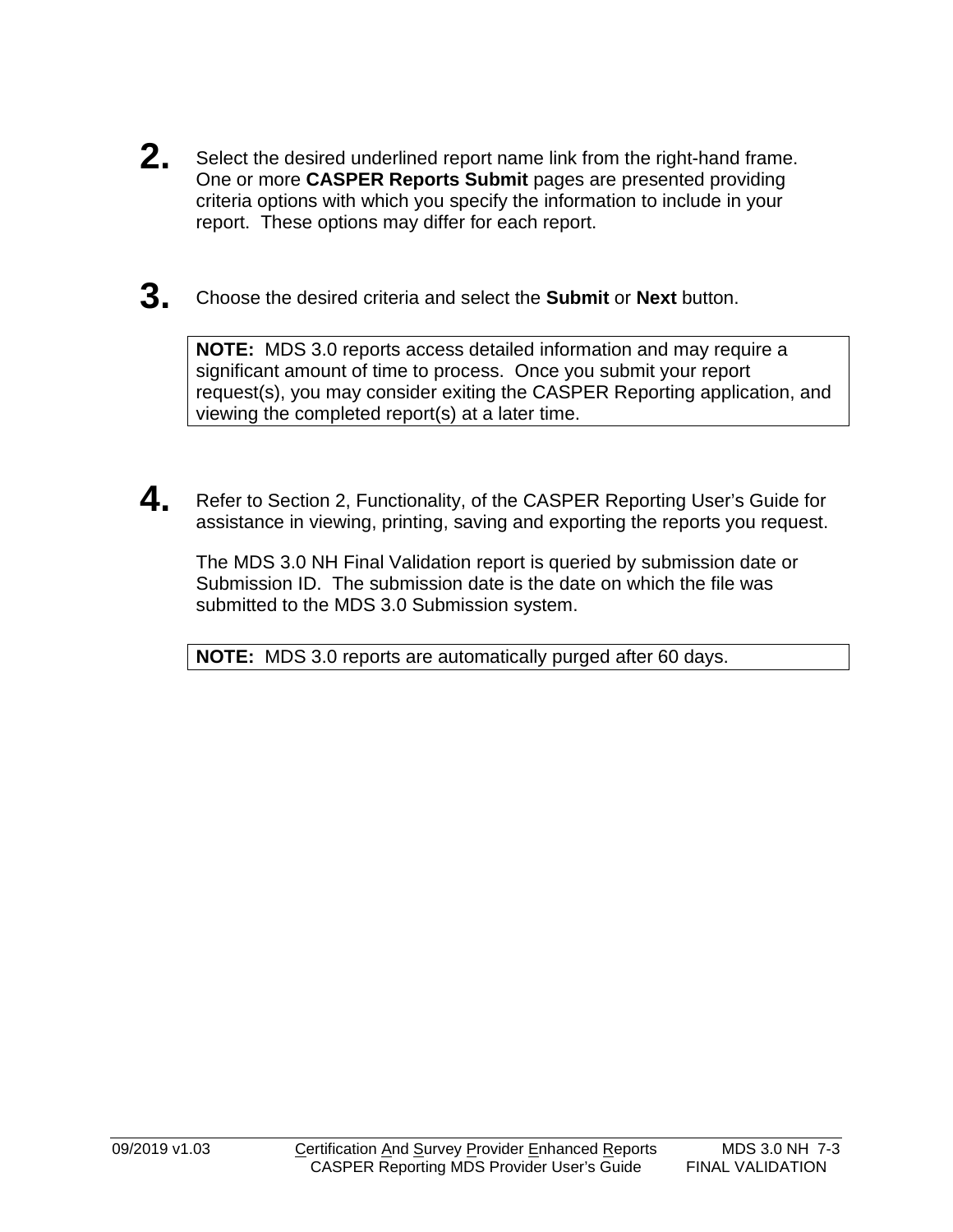### <span id="page-3-0"></span>**MDS 3.0 NH FINAL VALIDATION REPORT**

The MDS 3.0 NH Final Validation Report provides detailed information about the status of select submission files. The report indicates whether the records submitted in each were accepted or rejected and details the warning and fatal errors encountered.

The criteria selection page (Figure 7-2) for the MDS 3.0 NH Final Validation Report presents *Submission ID, Date Criteria, from (mm/dd/yyyy),* and *thru (mm/dd/yyyy)* options.

#### **Figure 7-2. CASPER Reports Submit Page - MDS 3.0 NH Final Validation Report**

| <b>CASPER Reports Submit</b> |                                            |   | Logout Folders MyLibrary Reports Queue Options Maint Home |
|------------------------------|--------------------------------------------|---|-----------------------------------------------------------|
|                              | <b>Report: MDS 3.0 NH Final Validation</b> |   |                                                           |
|                              | <b>Submission ID:</b>                      |   |                                                           |
|                              | Date Criteria:                             |   |                                                           |
|                              | from (mm/dd/yyyy):                         | 酾 |                                                           |
|                              | thru (mm/dd/yyyy):                         | 匪 |                                                           |
| <b>Template Folder:</b>      | My Favorite Reports                        |   | <b>Back</b><br><b>Submit</b>                              |
| <b>Template Name:</b>        | MDS 3.0 NH Final Validation                |   | <b>Save &amp; Submit</b><br>Save                          |

You must enter either a valid *Submission ID* or submission date criteria.

**NOTE**: An error results if you enter both a Submission ID and date criteria. Because of this, there is no default value for the *Date Criteria* field.

*Date Criteria* defines the date range of the data to include in the report. The drop-down list includes the following options:

- Fiscal Year to Date
- Month to Date
- Prior Business Day
- Prior Business Week
- Prior Calendar Week
- Prior Fiscal Year
- Prior Month
- Prior Quarter
- Prior Year
- Quarter to Date
- Today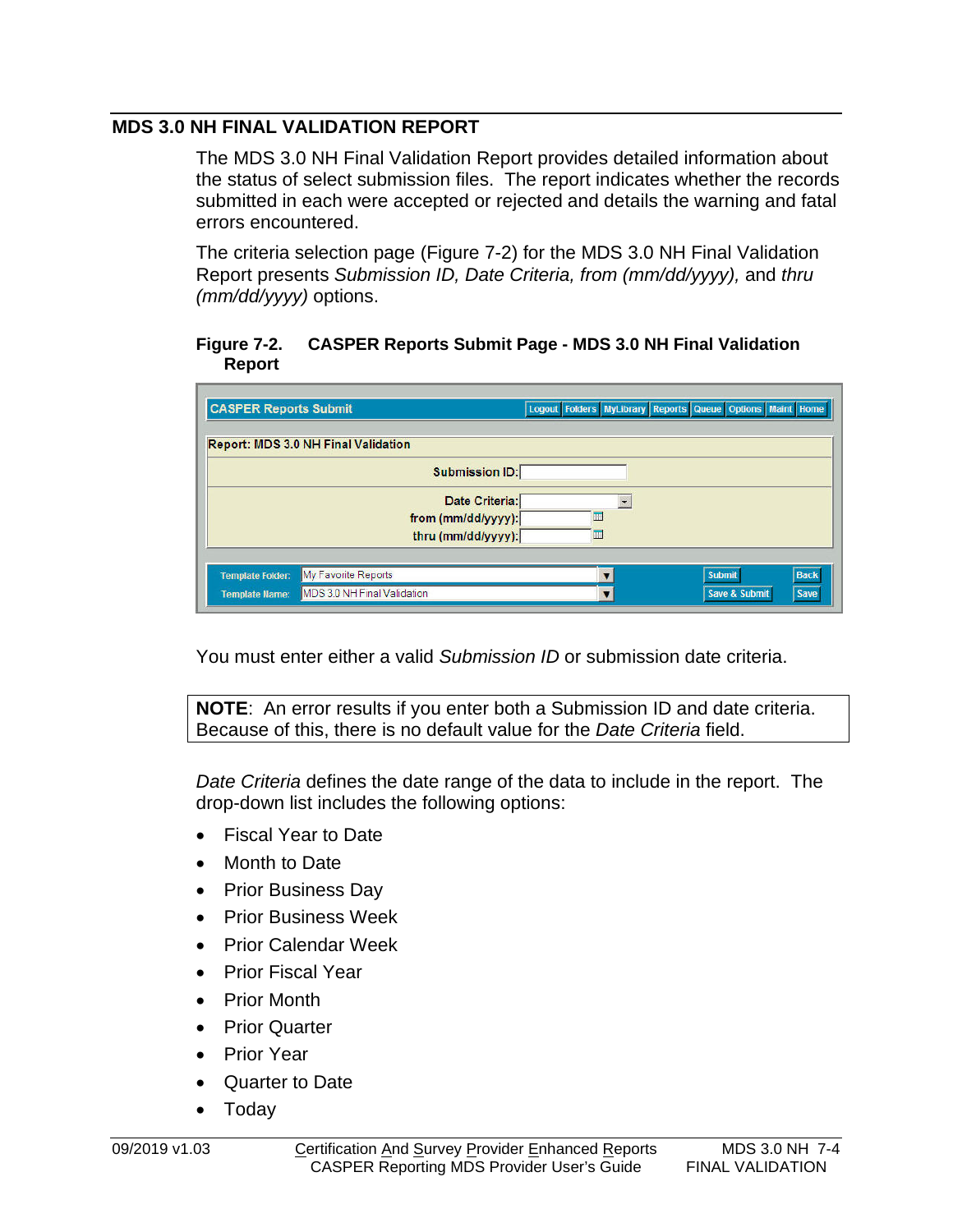- Week to Date
- Year to Date
- Yesterday

*from (mm/dd/yyyy)* and *thru (mm/dd/yyyy)* dates are pre-filled based upon the *Date Criteria* option you selected. You can select different dates by using the calendar icons or by entering the information manually in an mm/dd/yyyy format. An error message is presented if the date criteria are invalid. Examples include the *from* date being after the *thru* date and the use of future dates, alpha characters or an incorrect date format.

Only those submissions for nursing homes to which your User ID is authorized are allowed.

**NOTE**: As of March 18, 2012, item X0100 (Type of Record) was replaced with item A0050 (Type of Record). Item X0100 will appear as A0050 in all previously submitted records with target dates after September 30, 2010.

| <b>Report Field</b>    | <b>Report Field Description</b>                                 |
|------------------------|-----------------------------------------------------------------|
| <b>CMS Submission</b>  | The title of the report.                                        |
| Report                 |                                                                 |
| MDS 3.0 NH Final       | The sub-title of the report.                                    |
| Validation             |                                                                 |
| Submission             | The date and time that the submission file was received by      |
| Date/Time              | the MDS 3.0 system. The time is recorded to the nearest         |
|                        | second. mm/dd/yyyy hh:mm:ss                                     |
| Processing             | The date and time that the processing of the file was           |
| Completion             | complete. The time is recorded to the nearest second.           |
| Date/Time              | mm/dd/yyyy hh:mm:ss                                             |
| Submission ID          | The unique identifier assigned to the submission file when it   |
|                        | was received by the system.                                     |
| <b>Submission File</b> | The name of the submitted zip file.                             |
| Name                   |                                                                 |
| <b>Submission File</b> | The status of the submitted file $-$ Completed or Error. If the |
| <b>Status</b>          | file is in error, the file cannot be processed. Examples of     |
|                        | the Error status are: the file could not be unzipped or there   |
|                        | was a database error.                                           |
| <b>State Code</b>      | The facility's two-character state code.                        |
| <b>Facility ID</b>     | The unique alphanumeric, state-assigned facility identifier.    |
| <b>Facility Name</b>   | The name of the facility that created the assessment record.    |
| Submitter User ID      | The user ID of the submitter.                                   |
| # of Records in        | The number of valid records (accepted and rejected)             |
| <b>Submission File</b> | submitted in the submission file.                               |
| # Records              | The total number of records that were processed (accepted       |
| Processed              | and rejected) for the facility from the submission file.        |

The MDS 3.0 NH Final Validation Report (Figure 7-3) details the following for the specified submission file.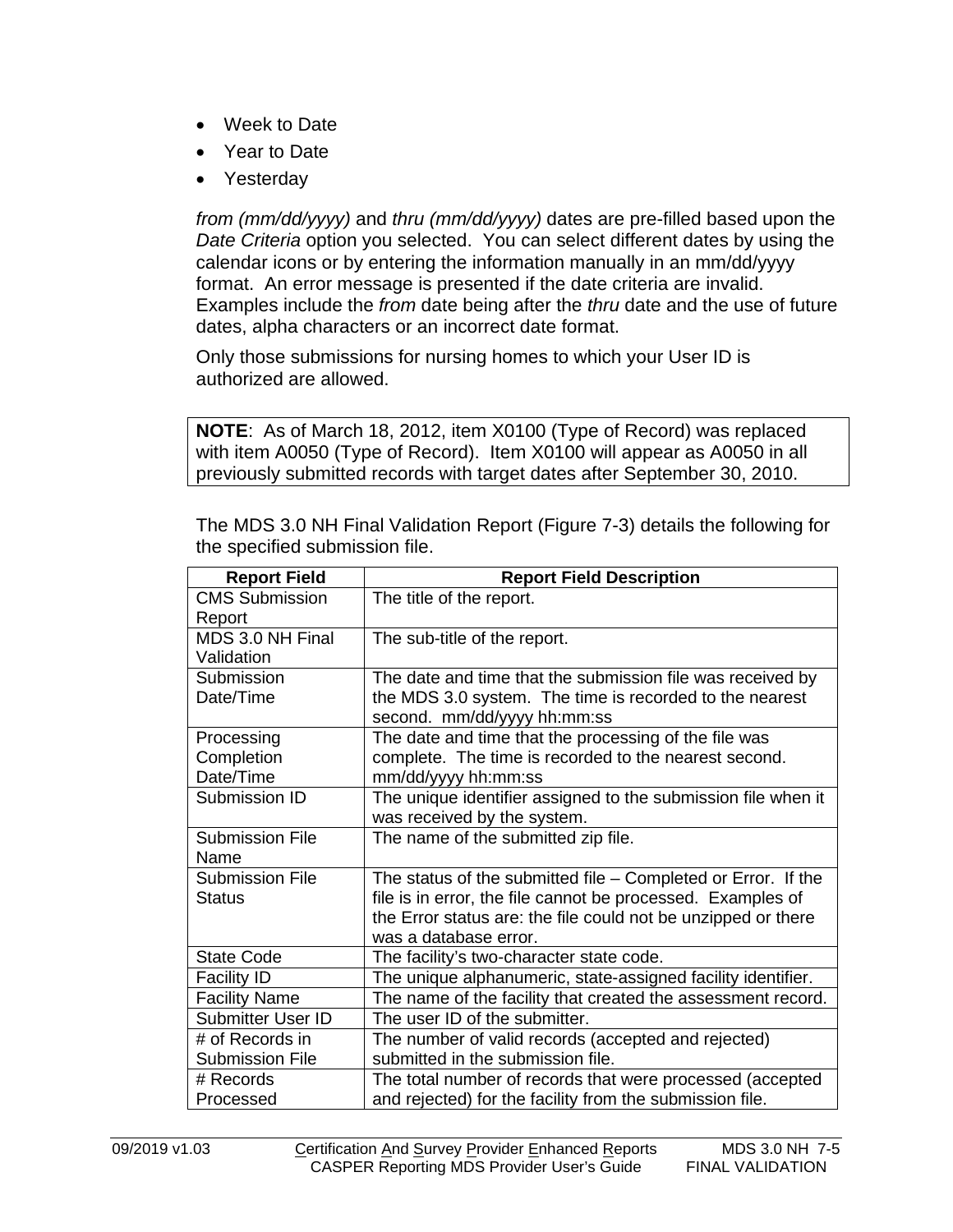| <b>Report Field</b>       | <b>Report Field Description</b>                                                                                     |
|---------------------------|---------------------------------------------------------------------------------------------------------------------|
| # Records Accepted        | The total number of records that were saved to the                                                                  |
|                           | database from the submission file.                                                                                  |
| # Records Rejected        | The total number of records for the facility that were not                                                          |
|                           | saved to the database because of fatal errors in the record.                                                        |
| # Duplicate Records       | The total number of records for the facility that were not                                                          |
|                           | saved into the database because they were duplicate                                                                 |
|                           | records.                                                                                                            |
| # Records                 | The total number of records for the facility that were                                                              |
| <b>Submitted Without</b>  | submitted by a user without authority to submit for the                                                             |
| <b>Facility Authority</b> | facility.                                                                                                           |
| # Records                 | The total number of records that were submitted with                                                                |
| <b>Submitted But Not</b>  | neither federal nor state submission authority. These                                                               |
| Allowed                   | records have $A0410 = 1$ or 2 from a facility in a state that                                                       |
|                           | does not collect sub_req 2 records.                                                                                 |
| Total # of Messages       | The total number of errors (fatal errors and warnings) for all                                                      |
|                           | records for the facility in the submission file.                                                                    |
| <b>Record Number ID</b>   | The order that the records in the submission file were                                                              |
|                           | processed for the facility and for which the errors are being                                                       |
|                           | reported.                                                                                                           |
| <b>Record Status</b>      | The status of the individual record. Accepted or Rejected                                                           |
|                           | displays when the record was accepted or rejected.                                                                  |
| Asmt_ID                   | The unique ID assigned to the assessment by the MDS 3.0                                                             |
|                           | system.                                                                                                             |
| Name                      | The resident's last (A0500C) name and first (A0500A)                                                                |
|                           | name. When $A0050 = 3$ (Inactivation) the values of X0200A                                                          |
|                           | and X0200C are displayed.                                                                                           |
| Res_Int_ID                | The unique number assigned to the resident by the system.<br>The combination of state code and resident internal ID |
|                           | uniquely identifies the resident in the national repository.                                                        |
|                           | This field is populated if the resident exists on the resident                                                      |
|                           | table (new residents created by an accepted record are on                                                           |
|                           | the table). The field is displayed as 0 if the resident is new                                                      |
|                           | and the record is rejected.                                                                                         |
| <b>SSN</b>                | The resident's Social Security Number (A0600A). When                                                                |
|                           | $A0050 = 3$ the value of $X0500$ is displayed.                                                                      |
| A0200                     | The type of provider: $1 =$ nursing home.                                                                           |
| <b>Medicare Number</b>    | The resident's Medicare Number (A0600B).                                                                            |
| A0300A                    | The value submitted in the Assessment for State Payment                                                             |
|                           | Purposes only item.                                                                                                 |
| A0300B                    | The value submitted in the Assessment Type item.                                                                    |
| A0050                     | The type of record: New Record, Modification or                                                                     |
|                           | Inactivation.                                                                                                       |
|                           | If $A0050 = 1$ , this record is a new original assessment. If                                                       |
|                           | $A0050 = 2$ , the current record is a request to modify an                                                          |
|                           | existing record in the MDS 3.0 system. If $A0050 = 3$ , the                                                         |
|                           | current record is a request to inactivate an existing record in                                                     |
|                           | the MDS 3.0 system.                                                                                                 |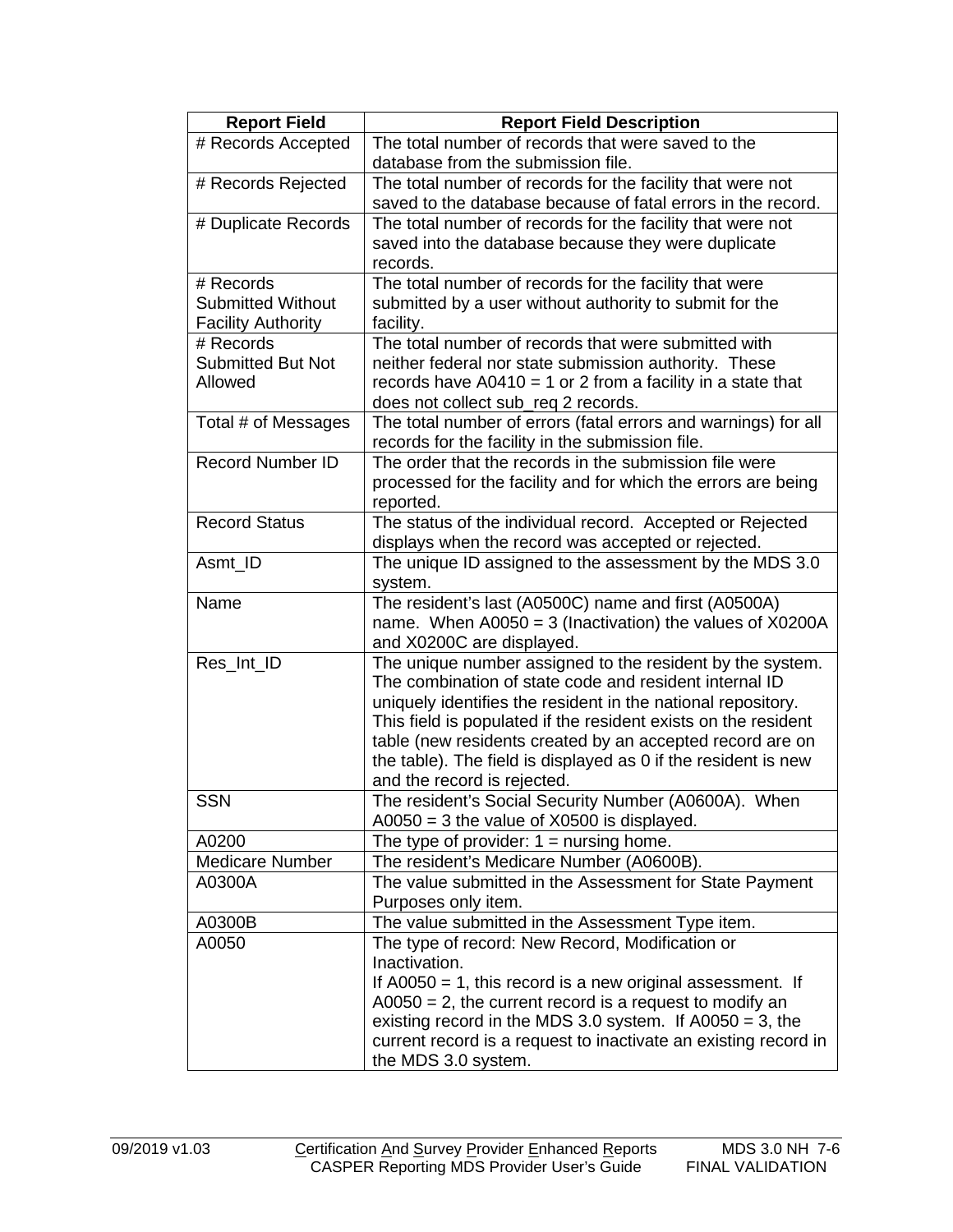| <b>Report Field</b>     | <b>Report Field Description</b>                               |
|-------------------------|---------------------------------------------------------------|
| A0310A                  | The value submitted in the Federal OBRA Reason for            |
|                         | Assessment/Tracking item. When A0050 = 3 (Inactivation),      |
|                         | the value of X0600A is displayed.                             |
| A0310B                  | The value submitted in the PPS Assessment item. When          |
|                         | $A0050 = 3$ (Inactivation), the value of X0600B is displayed. |
| <b>Target Date</b>      | The target date of the record. mm/dd/yyyy                     |
| A0310C                  | The value submitted in the PPS Other Medicare Required        |
|                         | Assessment (OMRA). When A0050 = 3 (Inactivation), the         |
|                         | value of X0600C is displayed.                                 |
| A0310D                  | Swing Bed clinical change assessment indicator. When          |
|                         | $A0050 = 3$ (Inactivation), the value of X0600D is displayed. |
| <b>Attestation Date</b> | The attestation date (X1100E) of the record. This field is    |
| (X1100E)                | blank if the record is an original record. mm/dd/yyyy         |
| A0310E                  | First assessment (OBRA or PPS) since the most recent          |
|                         | admission indicator.                                          |
| A0310F                  | The value submitted in the Entry/Discharge reporting item.    |
|                         | When $A0050 = 3$ (Inactivation), the value of X0600F is       |
|                         | displayed.                                                    |
| A0310G                  | The value submitted in the Type of Discharge reporting        |
|                         | item.                                                         |
| A0310H                  | The value submitted in the SNF Part A PPS Discharge           |
|                         | Assessment item.                                              |
| Item Subset Code        | The submitted item subset code.                               |
| Data Specs Version      | The version number of the data submission specifications      |
| #                       | (SPEC_VRSN_CD) used to create the XML record.                 |
| <b>XML File Name</b>    | The name of the XML file.                                     |
| $MDS$ 3.0 ltem $(s)$    | The MDS 3.0 item identifier(s) from the item set in which an  |
|                         | error (either fatal or warning) occurred. NOTE: If values are |
|                         | compared for more than one field at a time, both item         |
|                         | identifiers display.                                          |
| <b>Item Values</b>      | The submitted data value and the recalculated data value, if  |
|                         | applicable, that caused the error or warning condition.       |
| Message Number          | The number used to identify the error that was encountered    |
|                         | for the corresponding field.                                  |
| Message                 | The description of the error that was encountered for the     |
|                         | corresponding field.                                          |

**NOTE**: The number of errors (messages) listed on the report for each record (assessment) included in the submission file is limited to a number defined by the State agency.